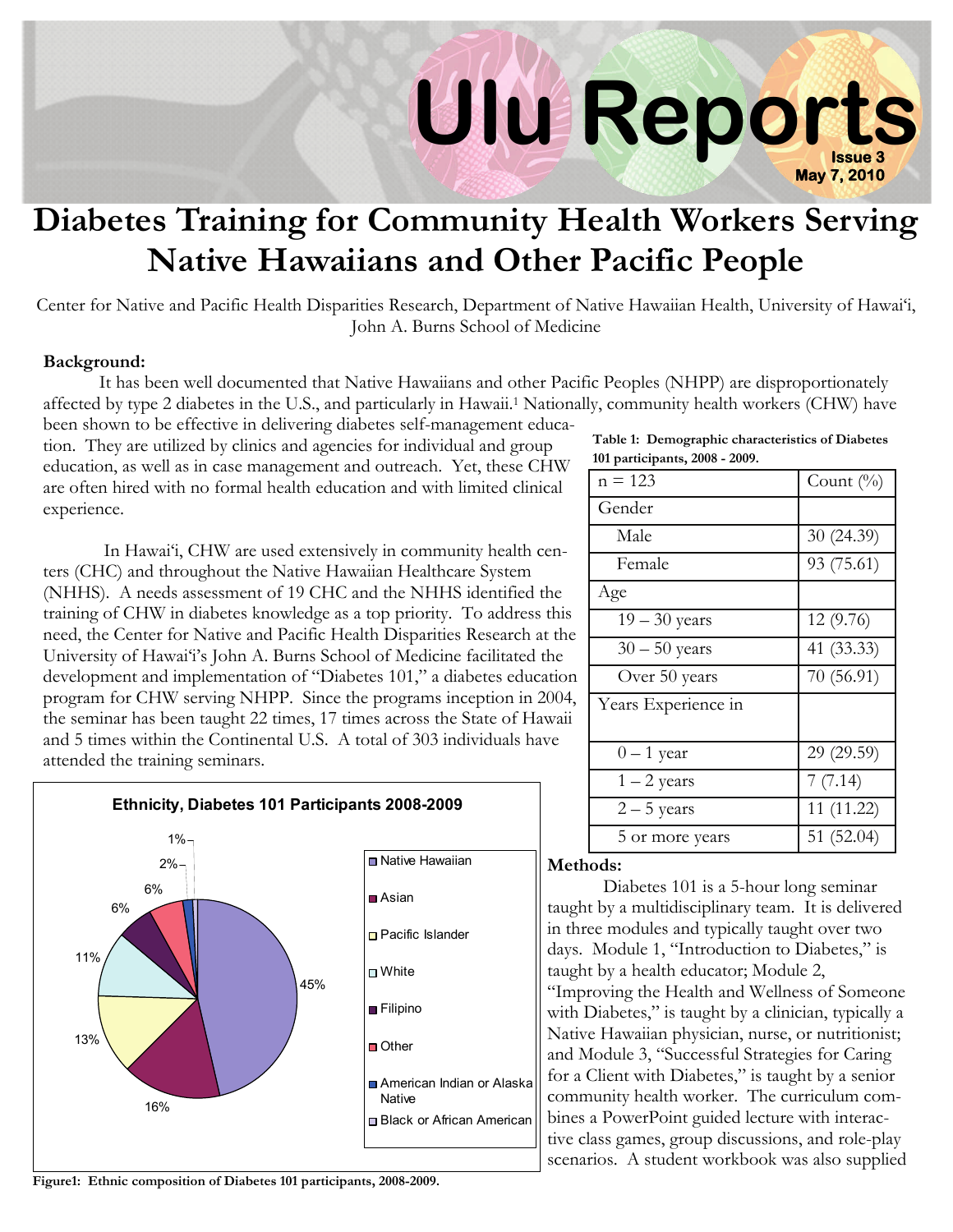to each participant. The workbook contains the slides from each module, a glossary of diabetes terms, nutritional and dietary information, scientific and popular press articles, a variety of locally developed brochures, and a listing of additional sources for diabetes knowledge.



**Figure 2: Diabetes 101 students during post-test.** 

 The initial curriculum for Diabetes 101 was developed in collaboration with three community organizations (Papa Ola Lōkahi, Hawai 'i Primary Care Association, and Wai'anae Coast Comprehensive Health Center) and systematically incorporated aspects of culture-based education. Specific culture-based aspects were: 1) language: recognizing and using native or heritage language, 2) context: structuring the class in culturally appropriate ways, and 3) content: making learning meaningful and relevant through culturally grounded content and assessment.4 Other teaching strategies for Diabetes 101 are described elsewhere.5

 We examined seminar participants from 9 of the most recent classes, April 2008 through November 2009. A total of 124 participants who fulfilled all of the class requirements were included. Forty-five percent of participants identified CHW or outreach worker as their current work position. Medical assistants, peer counselors, and health educators were among the most frequently specified job positions of the remaining 55%. Of all participants 76% were women, and 57% were age 50 or older (Table 1). When asked to specify their ethnicity, nearly half, 45%, selected Native Hawaiian. Other groups were Asians at 16% and Pacific Islanders at 13% (Fig. 1).

 A diabetes knowledge test was given before the seminar, at the very end of seminar, and then at six months post-seminar. All three evaluations were identical in content and consisted of 15 questions—12 multiple-choice and three short-answer questions—developed and validated by the University of Michigan's Diabetes Research and Training Center.2,3 The six-month post-training evaluations were first sent out electronically via email. Up to three reminder emails were sent to participants who were not responsive, with a final hard copy mailed 26-weeks posttraining. Participants received a small incentive upon completion of the 6-month post-training follow-up evaluations. Participants were also asked to complete a demographic survey.

Each participant was assigned a unique ID# and pre-, post-, and 6-month post-test scores were analyzed using

JMP software, a SAS-based statistical analysis software program. Paired t-tests compared differences in the mean values for baseline (pre-seminar) and post-seminar to measure knowledge gained from the training, and subsequent paired t-tests compared the mean values for baseline and 6-month follow-up measured the retention of knowledge following training. Individuals without all three data points were excluded from the analyses. Participants from the island of O'ahu and the Continental U.S. were classified into the urban group, while those from Hawai'i's lesser developed outlying islands were categorized into the rural group. Comparisons of the individual groups were conducted to identify any differences in study results.



**Figure 3: Diabetes 101 students during group discussion.**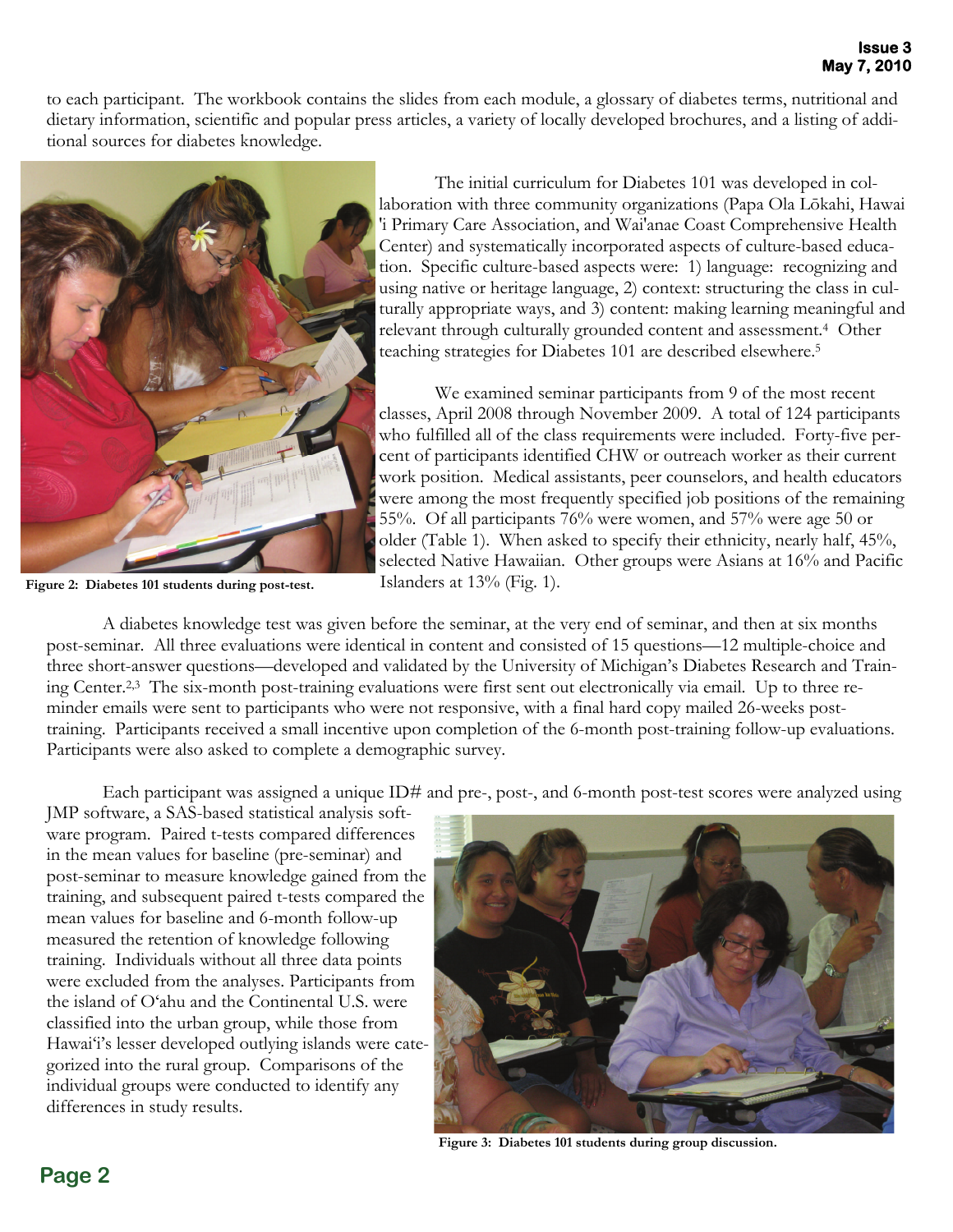### **Results:**

 Of the 139 individuals who attended the nine classes examined, 124 had complete sets of usable data (demographic survey, pre-test, and posttest). Both urban and rural groups demonstrated improvements in diabetes knowledge from pre-test to post-

|            |                      | Urban      | Rural      | Total      |
|------------|----------------------|------------|------------|------------|
| Only Pre & | n                    | 97         | 27         | 124        |
|            | Mean Pretest Score   | 10.00      | 10.22      | 10.05      |
|            | Mean Posttest Score  | 12.71      | 12.52      | 12.67      |
|            | Mean Difference (SD) | 2.71(0.29) | 2.30(0.59) | 2.62(0.26) |
|            | P value              | < .0001    | .0003      | < .0001    |

**Table 2: CHW test scores for Urban, Rural, and All participants who completed only pre- & post-seminar tests, 2008-2009.** 

test, each with statistical significance. In total, participants showed a 26.07% increase in mean test scores (P <0.0001) (table 2). In total, retention of diabetes knowledge gained (Fig. 2). The group of individuals who submitted complete sets of data including 6-month post-seminar test (n=31), displayed improved mean test scores from pre-seminar test (10.45 pts.) to post- seminar test (13.1 pts.), and from pre-seminar test to 6-month post-seminar test (13.26). There were limited differences between urban and rural groups.



**Figure 4: CHW test scores for all participants who completed pre-, post-, and 6 month post-seminar tests, 2008-2009. (n=31; P<0.0001 for change in test score from pre-seminar to post-seminar, and from pre-seminar to 6-month postseminar.)** 

#### **Discussion:**

 This evaluation has shown Diabetes 101 to be an effective tool for educating CHW in diabetes knowledge. Diabetes 101 provides training participants with a sufficient foundation for continued growth in their diabetes knowledge, and offers CHW the skills to build on their ability to deliver diabetes self-care and management information to NHPP.

 Based on instructor and participant feedback, we believe that the success of Diabetes 101 can be attributed to the training's culturally relevant curriculum, team teaching approach, and interactive class activities. These three teaching strategies seem to provide non-traditional students with a diabetes education that is conducive to their learning preferences. The program's incorporation of practical knowledge, group cohesion, and emphasis on personal connections to the disease seems to foster strong student engagement.

 A significant limitation to this evaluation was the lack of a control group. The collection of more

detailed demographic information would also be useful in future analyses. Similar to diabetes, cardiovascular disease continues to affect NHPP at a disparate rate, therefore we have also developed a similar curriculum for increasing the knowledge base of CHW about heart disease. Our newest training seminar, Heart 101, has been taught three times and has created community demands for more trainings throughout the State of Hawai'i and within the Continental U.S. Data from Heart 101 is currently being gathered for future analysis.

By: Chace D. I. Moleta, BA, Mele A. Look, MBA, Michelle Quensell, BA